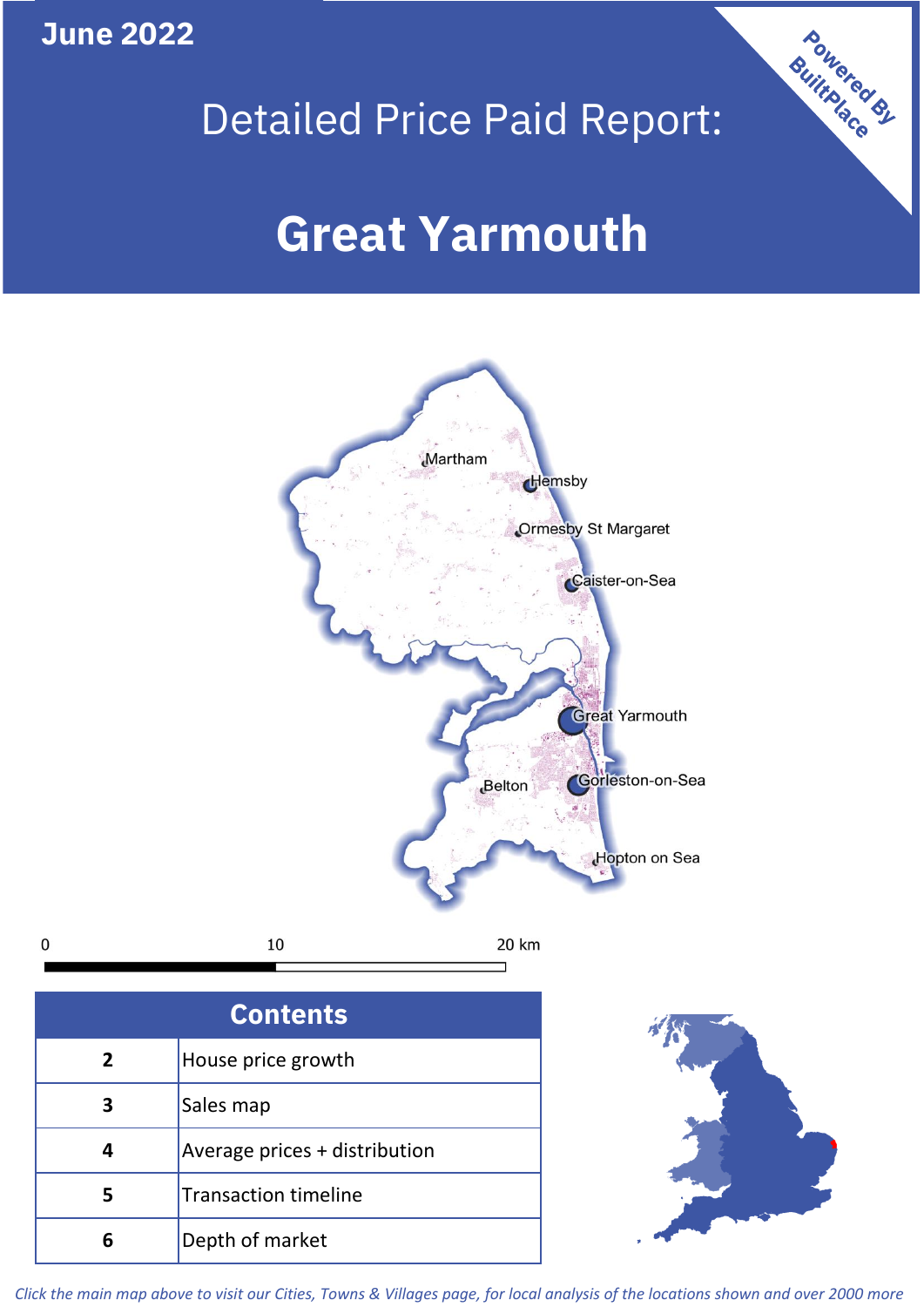## **Headline Data**

|                     | <b>Current level</b> | 3 month  | <b>Annual</b> | 5 year  | 10 year |
|---------------------|----------------------|----------|---------------|---------|---------|
| <b>House prices</b> | £207,079             | 1.2%     | 11.6%         | 33.2%   | 62.0%   |
| <b>Transactions</b> | 1,719                | $-12.6%$ | 5.7%          | $-0.2%$ | 35.8%   |

# **House Price Growth (April 2022 data)**

#### *Annual Change in House Prices*



House prices in Great Yarmouth grew by 11.6% in the 12 months to April 2022 (based on 3-month smoothed data). By comparison national house prices grew by 10.7% and prices in the East of England grew by 11.6% over the same period.

Great Yarmouth house prices are now 39.6% above their previous peak in 2007, compared to +64.9% for the East of England and +52.9% across England.



#### *Year-To-Date Change in House Prices, December to April*

Local prices have grown by 3.0% in 2022 so far, compared to growth of 4.5% over the same period last year.

#### *Source: OS OpenData; UK House Price Index (Contains HM Land Registry data © Crown copyright)*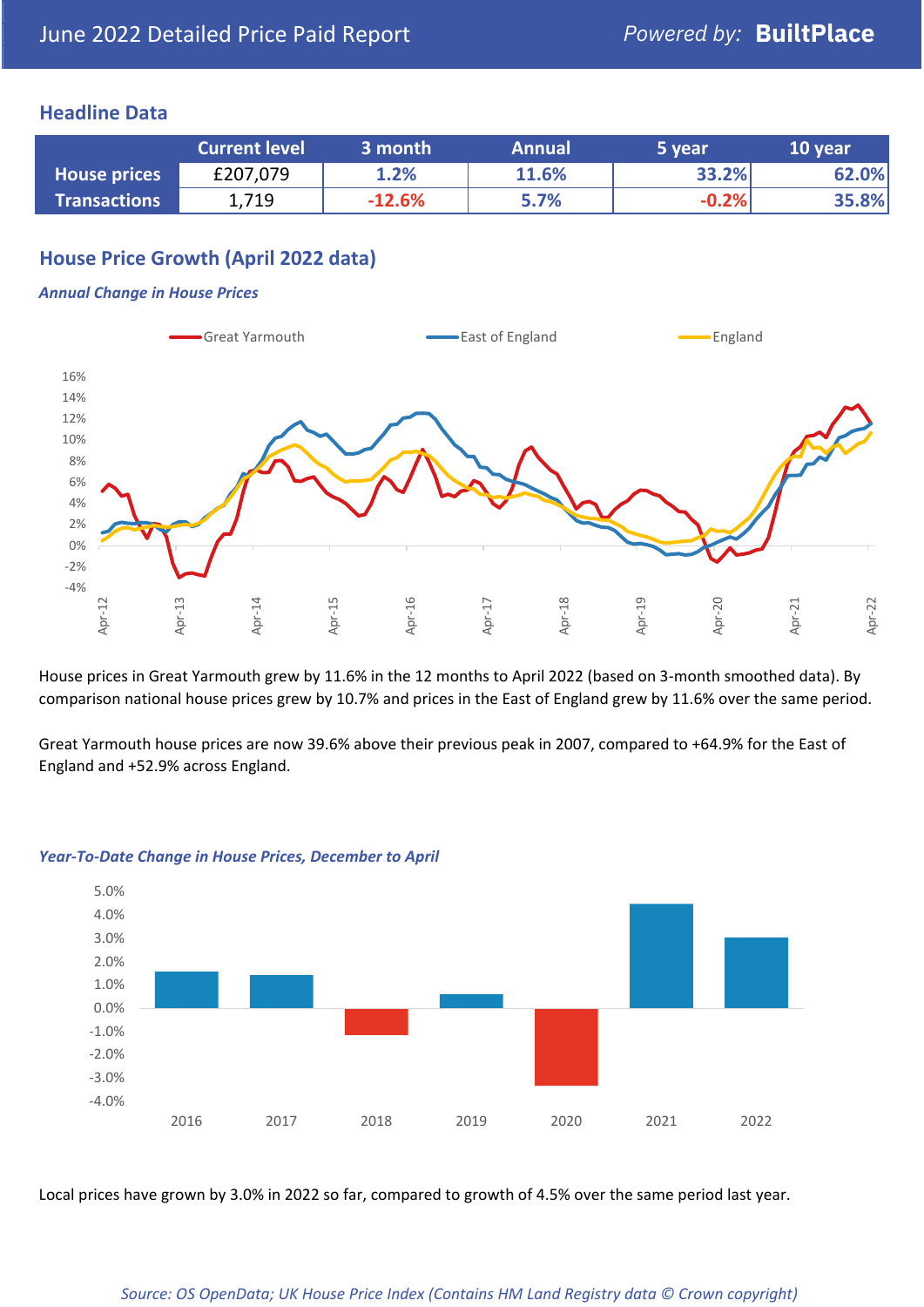# **House Price Map**

## *12 months to April 2022*



*Each point is one postcode, coloured by the average value relative to all sales in this local authority (price bands are LA-specific quintiles).*

# **Map Key**

| Up t  |
|-------|
| £129, |
| £172, |
| £218, |
| £278, |
|       |

| Min      | <b>Max</b> |                            |
|----------|------------|----------------------------|
| Up to    | £129,000   | 1st quintile / lowest 20%  |
| £129,000 | £172,000   | 2nd quintile               |
| £172,000 | £218,000   | 3rd quintile               |
| £218,000 | £278,000   | 4th quintile               |
| £278,000 | and over   | 5th quintile / highest 20% |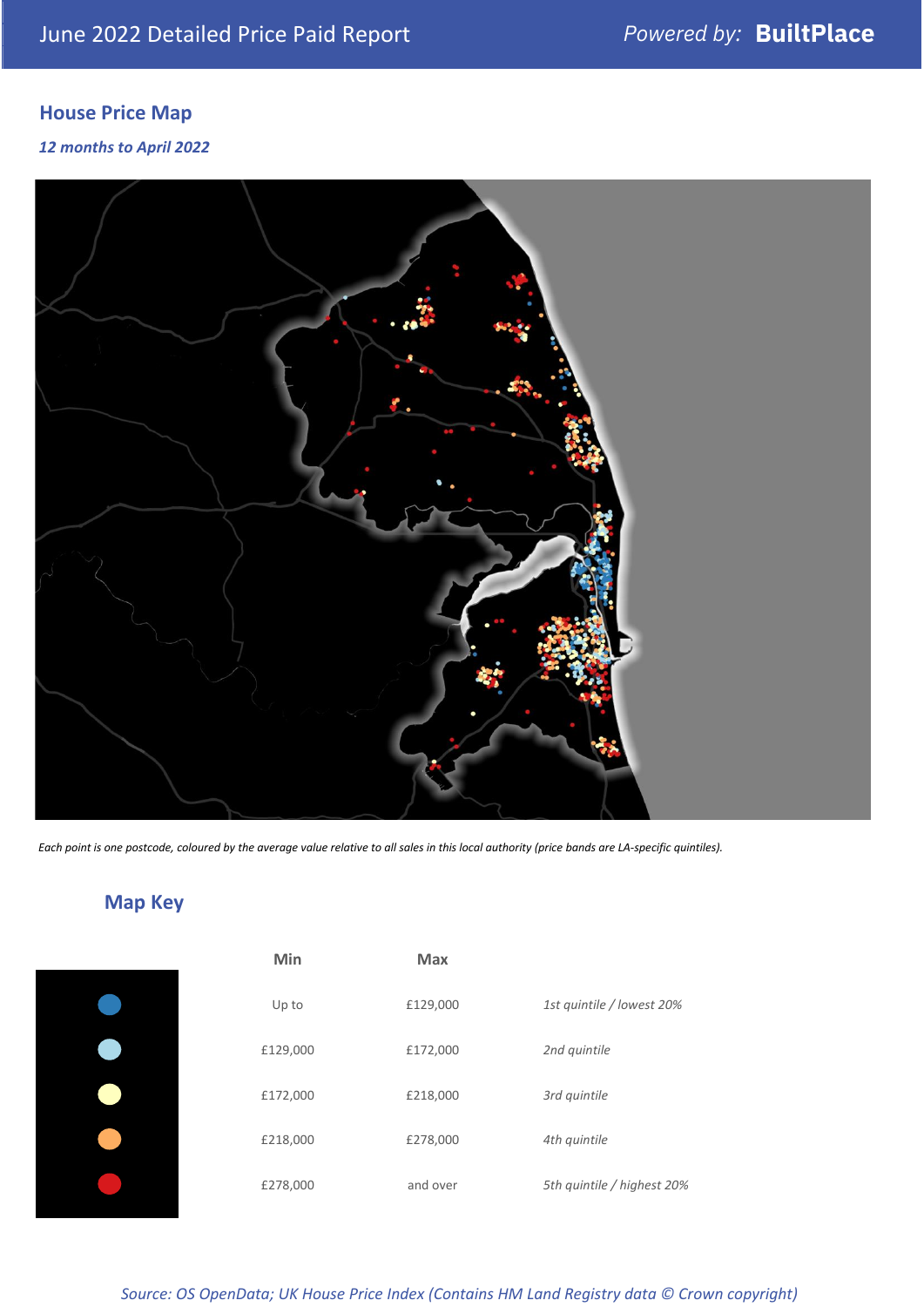# **Average House Price by Property Type**

## *12 months to April 2022*



|                 | <b>New</b> | <b>Second hand</b> |  |  |
|-----------------|------------|--------------------|--|--|
| <b>Flat</b>     | £127,500   | £107,338           |  |  |
| <b>Terraced</b> | £151,979   | £152,778           |  |  |
| Semi-detached   | £207,250   | £216,916           |  |  |
| <b>Detached</b> | £375,000   | £315,388           |  |  |

## **House Price Distribution by Year**

*All properties, by price band and calendar year (2020 = year to date)*

|                    | 1997 | 2002 | 2007 | 2012 | 2017 | 2019 | 2020 |
|--------------------|------|------|------|------|------|------|------|
| <b>Under £100k</b> | 96%  | 72%  | 19%  | 25%  | 16%  | 9%   | 13%  |
| £100-200k          | 3%   | 25%  | 61%  | 59%  | 55%  | 43%  | 40%  |
| E200-300k          | 0%   | 3%   | 16%  | 13%  | 22%  | 32%  | 35%  |
| £300-400k          | 0%   | 0%   | 2%   | 2%   | 5%   | 11%  | 9%   |
| £400-500k          | 0%   | 0%   | 1%   | 1%   | 2%   | 4%   | 2%   |
| £500k-1m           | 0%   | 0%   | 0%   | 1%   | 1%   | 2%   | 3%   |
| £1-2m              | 0%   | 0%   | 0%   | 0%   | 0%   | 0%   | 0%   |
| <b>Over £2m</b>    | 0%   | 0%   | 0%   | 0%   | 0%   | 0%   | 0%   |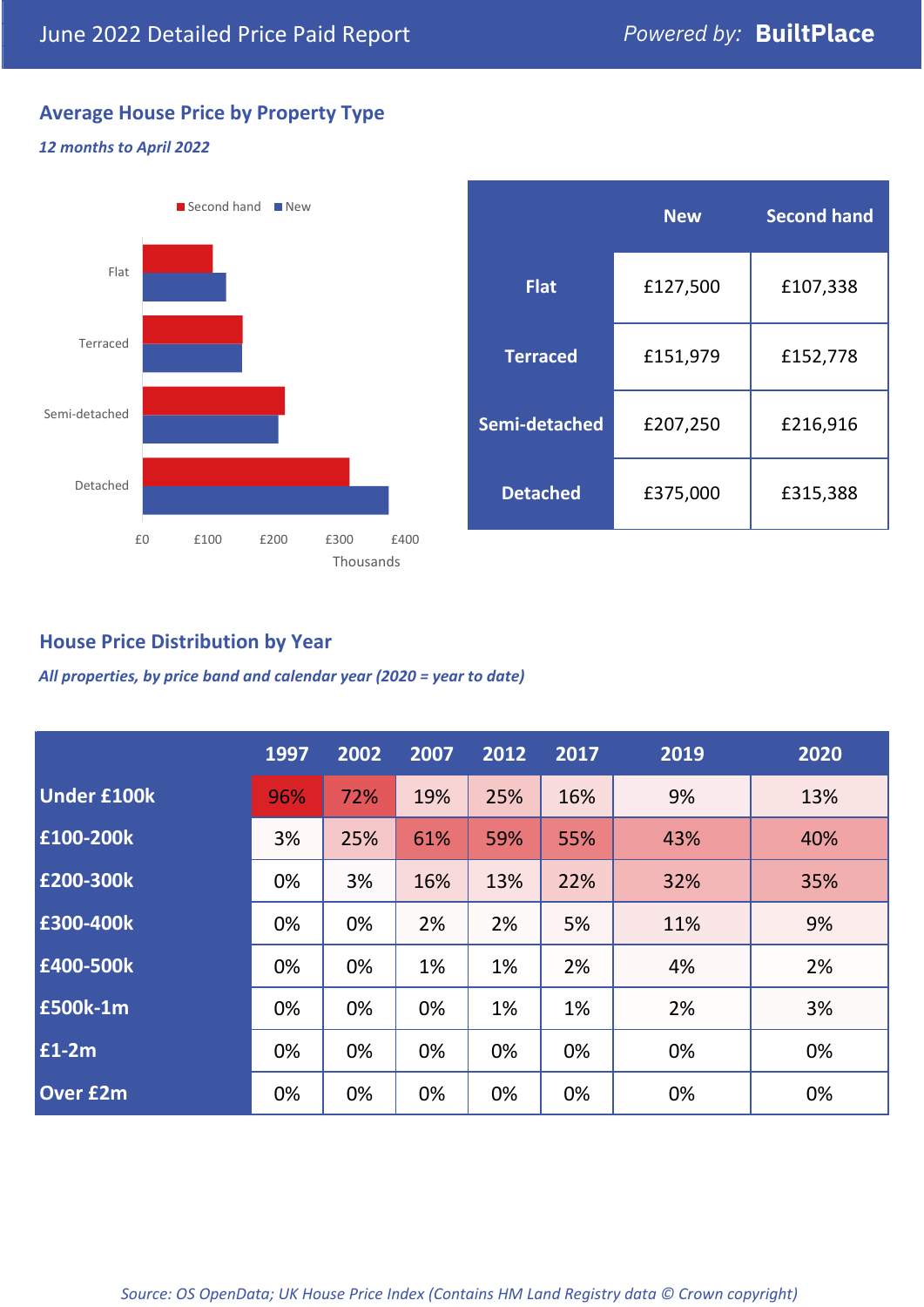# **Transactions (February 2022 data)**

*Annual Transactions, Indexed (2001-05 average = 100)*



There were 1,719 transactions in Great Yarmouth during the 12 months to February 2022. This is 76% of the average from 2001-05 and suggests activity is below pre-downturn levels.

Transactions in Great Yarmouth have grown by 1.4% since 2014, compared to changes of -11.5% for East of England and - 7.7% for England.



#### *Cash and New Build Sales as % of Total, by Year*

*Note: The data on this page EXCLUDES transactions identified as transfers under a power of sale/repossessions, buy-to-lets (where they can be identified by a mortgage), and transfers to non-private individuals - i.e. it comprises only Land Registry 'A' data.*